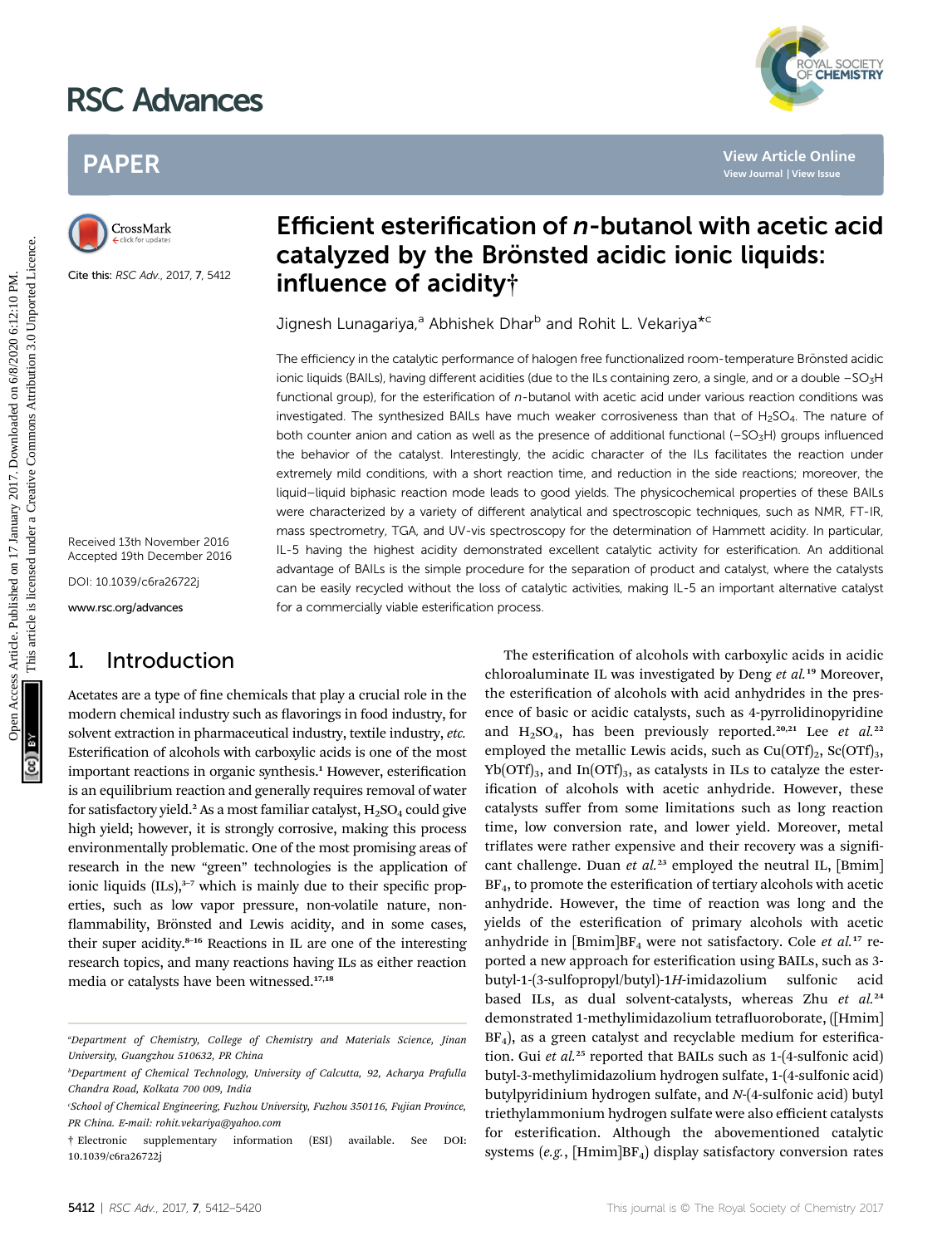

Scheme 1 Examples of various structures of BAILs and their respective acidities.<sup>31,32</sup>

and selectivity for esterification, a large quantity of IL is often required. Using an example of a particular alcohol and acid, nbutyl acetate is mainly produced by the acid-catalyzed esterification reaction of  $n$ -butanol with acetic acid.<sup>26</sup> The conventional industrial production of n-butyl acetate is carried out in a batch process using mineral acids (e.g., sulfuric acid, p-toluenesulfonic acid) as catalysts via the esterification reaction. However, this process faces some serious and unavoidable problems such as side reactions, corrosion of equipment, and tedious isolation of catalyst and product. To overcome these limitations of corrosive homogeneous catalysts, many attempts have been made using solid acid catalysts and other alternatives, such as heteropolyacids  $(HPA)$ ,<sup>27</sup> molecular sieves,<sup>28</sup> and resins, by several scientists.<sup>29,30</sup> Tao et al.<sup>31</sup> studied the reaction kinetics using BAIL, whereas Gangadwala et  $al$ <sup>30</sup> proposed the kinetic expression. All these solid acid catalysts have exhibited good catalytic performance and have been extensively used in



Scheme 2 Structures and acidities of the synthesized BAILs.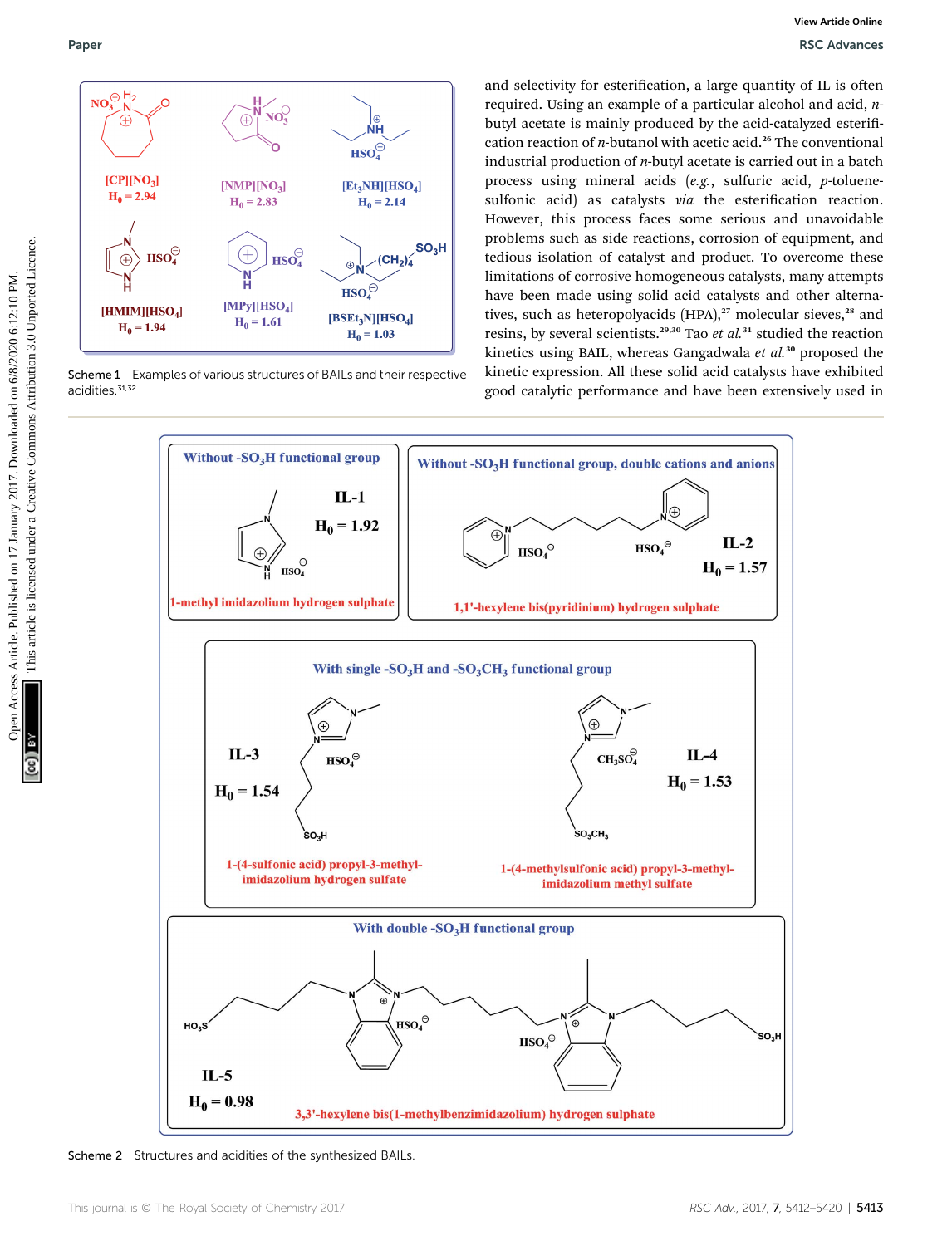

Scheme 3 Representative esterification reaction of acetic acid with  $n$ -butanol catalyzed by BAILs

the industrial processes. However, for the catalytic distillation process, the esterification reaction takes place in a reactive distillation column. In particular, the most significant part of the use of BAIL in the esterification reactions is the acidity of BAIL, which is related to the structure of the IL and can be measured by  $H_0$ , directly affecting the conversion. Several examples of BAILs having diverse structures and their respective acidities are given in Scheme 1 and some of these have already been utilized in the esterification reactions. Considering this perspective of the ILs structure and acidity relationship, our study aimed at finding a better BAIL for the esterification reaction of n-butanol with acetic acid. Herein, we report the synthesis (Scheme 2) and characterization of halogen free BAILs. Among these, IL-5 was demonstrated to be a very efficient and reusable catalyst system for esterification. The IL could be a potential substitute for the predominant esterification catalytic systems for the following reasons: (a) IL-5 exhibited superior catalytic activity to that of the previously reported systems as well as to that of the other four ILs reported in our study, (b) the synthesis and purification processes are simple, easy to handle, and reproducible. Therefore, we have chosen IL-5 for further detailed studies, such as effects of catalyst loading, temperature, and reaction time. The results of the investigation validated many advantages of IL as a catalyst, such as mild reaction conditions, short reaction time, and higher conversion rate. The representative esterification reaction between acetic acid and n-butanol catalyzed by BAILs is given in Scheme 3. **EXAMPRES**<br>
Scheme 3 Representative sistentiation reaction of scene access on with n-bitaned caseback or 8/41.<br>
Scheme 3 Representative sistentiation reaction of scene access with n-bitaned Caseback or BAIs.<br>
This article

### 2. Experimental

#### 2.1. Materials and methods

N-Methylimidazole, 2-methylbenzimidazole, pyridine, 1,6-dibromohexane, 1,3-propane sultone, and dimethyl sulfate (all these reagents with >99% purity) were purchased from Sigma Aldrich and used as received. Sulfuric acid  $(H_2SO_4)$  and other reagents, such as *n*-butanol and acetic acid, were obtained from commercially available sources and used without further purification. The  $\rm ^1H$  and  $\rm ^{13}C$  NMR spectra were obtained in D<sub>2</sub>O solvent using a Bruker AVANCE III 400 MHz NMR Spectrometer with TMS as the internal standard. FT-IR spectra were obtained in the range 4000–500  $\text{cm}^{-1}$  using a SHIMADZU IR Prestige-21 Spectrometer Fourier Transform Infrared Analyzer. Mass spectra were obtained using a Thermo Fisher Exactive Plus High Resolution Mass Spectrometer. Thermogravimetric and differential thermal analyses (TG-DTA) were carried out using a Setsys Evolution of France Setram instrument with a N<sub>2</sub> flow and heating rate of 5 °C min<sup>-1</sup> from room temperature to 800 $^{\circ}$ C.

#### 2.2. Synthesis of ILs

2.2.1 IL-1 ( $[HMIM]HSO<sub>4</sub>$ ). N-Methylimidazole (5.0 g, 0.060) mol) and acetonitrile (10 mL) were charged in a round bottom flask, and the mixture was allowed to stir for 5 min at  $0^{\circ}$ C. Then, a stoichiometric amount (5.97 g, 0.060 mol) of conc.  $H<sub>2</sub>SO<sub>4</sub>$  was added drop wise and the mixture was stirred for 1 h at 0  $\degree$ C. Then, stirring was continued for further 1 h at room temperature. The IL formed was repeatedly washed with ethyl acetate/ether to remove the unreacted material under reduced pressure and dried under high vacuum at 80 °C for 24 h.<sup>17,33,34</sup> Finally, the IL viscous oil ( $[HMIM]HSO<sub>4</sub>$ ) was kept in a sealed tube under an argon atmosphere.

2.2.2 IL-2 ([HbPy]HSO<sub>4</sub>). Pyridine  $(5.0 \text{ g}, 0.063 \text{ mol})$  and acetonitrile (10 mL) were charged in a round bottom flask, and the mixture was allowed to stir for 5 min at RT. Then, the solution of 1,6-dibromohexane (7.72 g, 0.031 mol) in acetonitrile was added drop wise. The reaction was allowed to stir for 4 h at 95 °C. White precipitation was formed, which was then cooled down to RT, washed with ether, and dried to obtain the solid white powder, which was vacuum dried at 100 $\degree$ C. Then, a stoichiometric amount (6.19 g, 0.063 mol) of conc.  $H_2SO_4$  was added drop wise and the mixture was stirred at  $0^{\circ}$ C. Stirring was then continued for further 8 h under reflux conditions. The IL formed was repeatedly washed with ethyl acetate/ether to remove the unreacted material under reduced pressure and dried under high vacuum at 80 °C for 24 h.<sup>17,33,34</sup>

2.2.3 IL-3 ([MIM-PS]HSO<sub>4</sub>) and IL-4 ([MIM-PS]CH<sub>3</sub>SO<sub>4</sub>). N-Methylimidazole (5.0 g, 0.060 mol) was dissolved in toluene, and to it, a solution of 1,3-propane sultone (7.43 g, 0.060 mol) in toluene was added with stirring in a round bottom flask at  $0^{\circ}$ C. After the addition was finished, the reaction was allowed to stir at RT for 24 h. The resultant white colored mass was filtered out, washed with toluene, and then with diethyl ether, and vacuum dried at 100 °C. To this white colored mass (10.0 g, 0.049 mol) (for zwitterion mass), a stoichiometric amount (4.80 g, 0.049 mol) of conc.  $H_2SO_4/d$ imethyl sulfate (DMS) (6.17 g, 0.049 mol) was added drop wise and the mixture was stirred for 6 h at 40  $^{\circ}$ C. The IL formed was repeatedly washed with ethyl acetate/ether to remove the unreacted material under reduced pressure and dried under high vacuum at 80 °C for 24 h.<sup>17,33,34</sup> Finally, the ILs,  $[$ MIM-PS]  $HSO<sub>4</sub>$ ) and ([MIM-PS]CH<sub>3</sub>SO<sub>4</sub>), in the viscous oil form were kept in a sealed tube under an argon atmosphere.

2.2.4 IL-5 ([HbMBIM-PS]HSO<sub>4</sub>). 2-Methylbenzimidazole (4.0 g, 0.030 mol), 1,6-dibromohexane (3.7 g, 0.015 mol), and acetonitrile (10 mL) were charged in a round bottom flask, and the mixture was allowed to stir for 48 h at 95  $\degree$ C. After the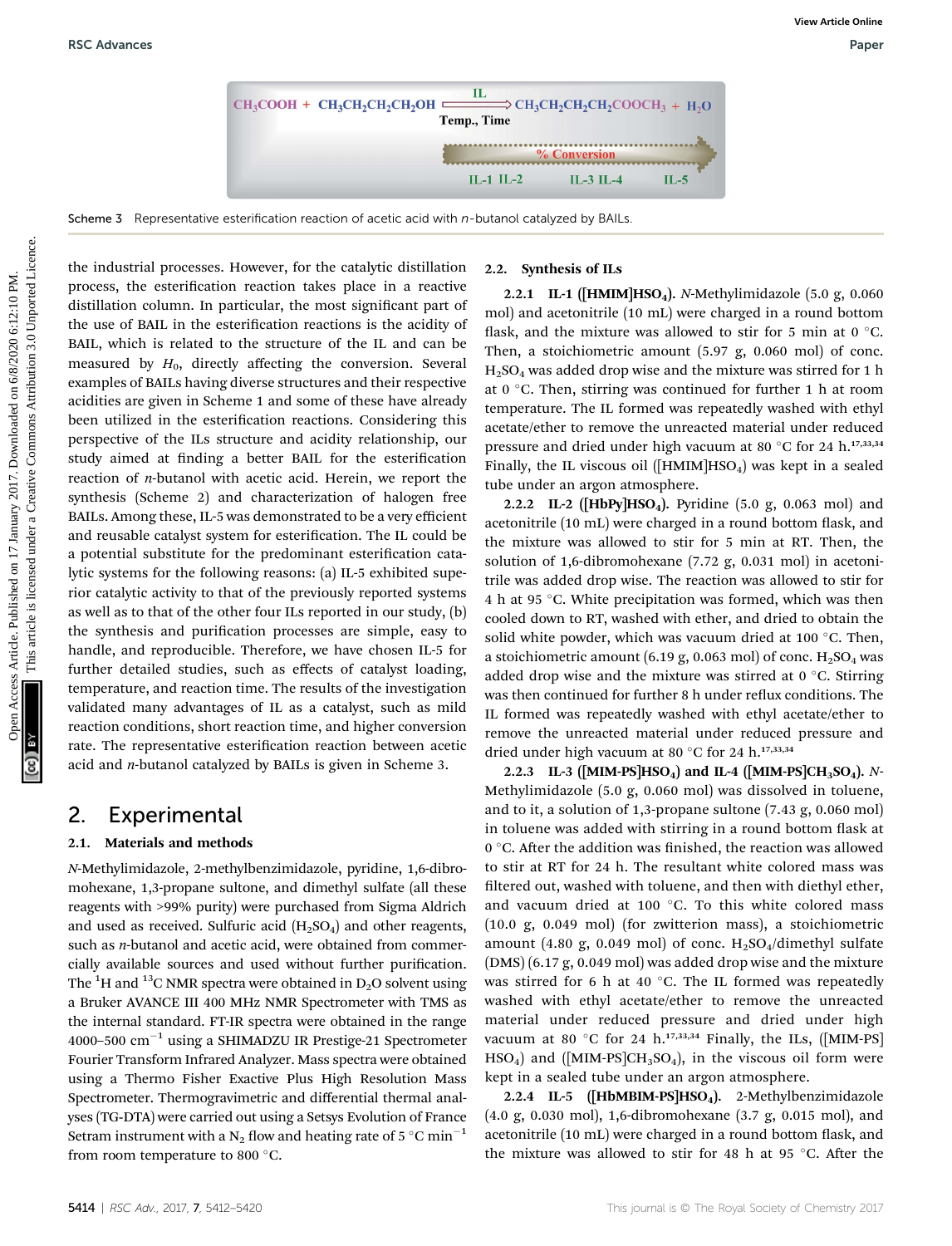completion of reaction, the resultant brown colored solid mass was filtered out, washed twice with diethyl ether, and vacuum dried to obtain product-A. The product-A (5.2 g, 0.01 mol) was dissolved in toluene and stirred. Then, a solution of 1,3-propane sultone (2.5 g, 0.02 mol) in toluene was added while stirring in an ice bath with the temperature maintained at  $0-5$  °C. After the addition was finished, the reaction was allowed to stir at room temperature for 24 h. The resultant sticky mass was separated out from the solvent and washed with toluene, then with diethyl ether, and vacuum dried at 100 $\degree$ C to obtain product-B. To this product (10.0 g, 0.017 mol), for a zwitterionic mass, a stoichiometric amount (3.32 g, 0.034 mol) of conc.  $H_2SO_4$  was added and stirred for 6 h at 40  $^{\circ}$ C. After the completion of the reaction, the IL formed was repeatedly washed with ethyl acetate/ether to remove the unreacted material under reduced pressure and dried under high vacuum at 80 °C for 24 h.<sup>17,33,34</sup> Finally, the IL,  $([HbMBIM-PS]HSO<sub>4</sub>)$ , in the viscous oil form was kept in a sealed tube under an argon atmosphere. Paper<br>
Seconds Article on Access Article on 17 Absorption and New York (1915-19, The CHO (1917) PCM, New York (1916) Articles. Article is licensed on 17 Absorption and the CHO (1917) PCM, 1912 (1917) PCM, 2017 (1917) PCM,

#### 2.3. Characterization of the ILs

2.3.1 IL-1 [HMIM]HSO<sub>4</sub>. <sup>1</sup>H NMR (D<sub>2</sub>O,  $\delta$ /ppm relative to  $TMS$  = 3H (-NCH<sub>3</sub>), 2H (-CH aromatic protons), and 1H (-NCHN). <sup>13</sup>C NMR (D<sub>2</sub>O  $\delta$ /ppm) = 35 (-NCH<sub>3</sub>), 119 (-CH), 121 (-CH), and 135 (-NCHN). IR (KBr)  $(\nu \text{ cm}^{-1}) = 750$  (C-H stretching), 851 (aromatic C–H bending), 1042 (S=O stretching), 1177 (C–N stretching), 1466 (C–C aromatic multiple bond stretching), 3147 (aromatic stretching), and 3450 (N–H stretching). The mass spectrum of the IL showed the correct molecular ion peak at mass =  $m/z$  (+) 83.06. The TG-DTA result shows the thermal stability of the IL (Fig.  $S1(a)$ –(e)†).

2.3.2 IL-2 [HbPy]HSO<sub>4</sub>. <sup>1</sup>H NMR (D<sub>2</sub>O,  $\delta$ /ppm relative to TMS) = 4H (–CH<sub>2</sub>–), 4H (–CH<sub>2</sub>–), 4H (–NCH<sub>2</sub>–), 4H (–CH aromatic protons), 2H (–CH– aromatic protons), and 4H (–CH aromatic protons). <sup>13</sup>C NMR (D<sub>2</sub>O  $\delta$ /ppm) = 22.5 (-CH<sub>2</sub>– two times), 27.5 (-CH<sub>2</sub>- two times), 60 (-NCH<sub>2</sub>- two times), 127 (–CH– aromatic, four times), 142 (–CH– aromatic, three times), and 144 (–CH– aromatic, three times). IR (KBr)  $(\nu \text{ cm}^{-1}) = 764$ (C–H stretching), 851 (aromatic C–H bending), 1030 (S=O stretching), 1169 (C–N stretching), 1435 (C–C aromatic multiple bond stretching), 1570 (for amine salts, N–H bending), 1770 (N– H bending), 2981 (alkane C–H stretching), 3147 (aromatic stretching), and 3450 (N–H stretching). The mass spectrum of the IL showed the correct molecular ion peak at mass =  $m/z$  (+) 339.13. The TG-DTA result shows the thermal stability of the IL  $(Fig. S2(a)–(e)†)$ .

2.3.3 IL-3 [MIM-PS]HSO<sub>4</sub>. <sup>1</sup>H NMR (D<sub>2</sub>O,  $\delta$ /ppm relative to  $TMS$  = 2H (-CH<sub>2</sub>-), 2H (-CH<sub>2</sub>-), 1H (-SO<sub>3</sub>H), 3H (-CH<sub>3</sub>), 2H (-NCH<sub>2</sub>-), 2H (-CH- aromatic protons), and 1H (-NCHN). <sup>13</sup>C NMR (D<sub>2</sub>O  $\delta$ /ppm) = 25 (–CH<sub>2</sub>–), 35.3 (–NCH<sub>3</sub>), 47.4 (–CH<sub>2</sub>– SO3H), 47.5 (–NCH2–), 122 (–CH– aromatic carbon), 124 (–CH– aromatic carbon), and 137 (–NCHN– aromatic carbon). IR (KBr)  $(\nu \text{ cm}^{-1}) = 748 \text{ (C-H stretching)}$ , 904 (aromatic C–H bending), 1027 (–S]O stretching), 1161 (C–N stretching), 1461 (C–C aromatic multiple bond stretching), 1573 (for amine salts, N–H bending), 1707 (N–H bending), 2949 (alkane C–H stretching), 3091 (aromatic stretching), and 3114 (N-H stretching). Mass  $=$ 

 $m/z$  (+) 164.98. The TG-DTA result shows the thermal stability of the IL (Fig.  $S3(a)$ –(e)†).

2.3.4 IL-4 [MIM-PS]CH<sub>3</sub>SO<sub>4</sub>.<sup>1</sup>H NMR (D<sub>2</sub>O,  $\delta$ /ppm relative to TMS) = 3H (-CH<sub>3</sub>), 3H (CH<sub>3</sub>-), 3H (-CH<sub>3</sub>), 4H (-CH<sub>2</sub>-CH<sub>2</sub>- $SO_3$ ), 2H (–NCH<sub>2</sub>–), 2H (–CH– aromatic protons), 2H (–CH aromatic protons), and 1H (–NCHN). <sup>13</sup>C NMR (D<sub>2</sub>O  $\delta$ /ppm) = 24 ( $-CH_2$ ), 32.5 ( $-NCH_3$ ), 45 ( $-CH_2$  $-SO_3H$ ), 47.5 ( $-NCH_2$ ), 112 (–CH– aromatic carbon), 127 (–CH– aromatic carbon), 132 (–CH– aromatic carbon), 133 (–CH– aromatic carbon), and 141  $(-NCHN-$  aromatic carbon). IR  $(KBr)$   $(\nu \text{ cm}^{-1}) = 750$  (C-H stretching), 850 (aromatic C–H bending), 1032 (–S= $\overline{O}$  stretching), 1168 (C–N stretching), 1459 (C–C aromatic multiple bond stretching), 1575 (for amine salts, N–H bending), 1708 (N–H bending), 2951 (alkane C–H stretching), 3082 (aromatic stretching), and 3270 (N–H stretching). Mass =  $m/z$  (+) 269.09,  $m/z$  (-) 96.04. The TG-DTA result shows the thermal stability of the IL (Fig.  $S4(a)$ –(e)†).

2.3.5 IL-5 [HbMBIM-PS]HSO<sub>4</sub>. <sup>1</sup>H NMR (D<sub>2</sub>O,  $\delta$ /ppm relative to TMS) = 4H (–CH<sub>2</sub>– of hexyl chain  $\times$  2), 4H (–CH<sub>2</sub>– of hexyl chain  $\times$  2), 2H (-SO<sub>3</sub>H  $\times$  2), 4H (-CH<sub>2</sub>- of propane sultone chain  $\times$  2), 6H (–CH<sub>3</sub>  $\times$  2), 4H (–CH<sub>2</sub>– of –CH<sub>2</sub>–SO<sub>3</sub>  $\times$  2), 4H  $(-NCH_2-\times 2)$ , 4H  $(-NCH_2-\times 2)$ , 4H  $(-CH-$  aromatic protons of the benzimidazole ring), and 4H (–CH– aromatic protons of the benzimidazole ring). <sup>13</sup>C NMR (D<sub>2</sub>O  $\delta$ /ppm) = 12 (-CH<sub>3</sub>), 24 ( $-CH_2$ –), 25 ( $-CH_2$ –), 28 ( $-CH_2$ –), 33 ( $-NCH_2$ –), 45 ( $-NCH_2$ –), 48  $(-NCH_2-), 50$   $(-NCH_2-), 113$   $(-CH-$  aromatic), 125  $(-CH$ aromatic), 132 (–NCH– aromatic), and 150 (–NCHN– aromatic). IR (KBr) ( $\nu$  cm<sup>-1</sup>) = 777 (C-H stretching), 1036 (O-H bending), 1195 (C–N stretching), 1449 (C–C aromatic multiple bond stretching), 1641 (aromatic C=N & C=C stretching), 2923 (alkane C–H stretching), 3082 (aromatic stretching), and 3414 (N–H stretching). The mass spectrum of the IL showed the correct molecular ion peak at mass  $= m/z$  (+) 785.33. The TG-DTA result shows the thermal stability of the IL (Fig. S5(a)–(e)†).

#### 2.4. UV-vis acidity evaluation

Solutions of the ILs were prepared in deionized water (dried under vacuum at 80 °C for 2 h). All spectra were obtained using an Agilent B453 spectrophotometer.

#### 2.5. Apparatus and procedure for esterification

The schematic of the apparatus is shown in Scheme S1.† The esterification reactions were carried out in a 100 mL roundbottom flask with a reflux condenser immersed in a constant temperature oil bath to maintain the required reaction temperature. In a typical run, acetic acid  $(0.25 \text{ mol})$  and nbutanol  $(0.25 \text{ mol})$  were charged into the flask. When the temperature was increased to the desired value, the IL catalyst was added to the flask. Samples were collected from the reaction mass at regular intervals to monitor the progress of the reaction, and when the reaction was completed, the solution became biphasic. The upper layer containing the desired ester product could be separated by simple decantation, whereas the bottom layer containing the IL can be reused after the removal of water, butyl acetate residues, and unreacted reactants,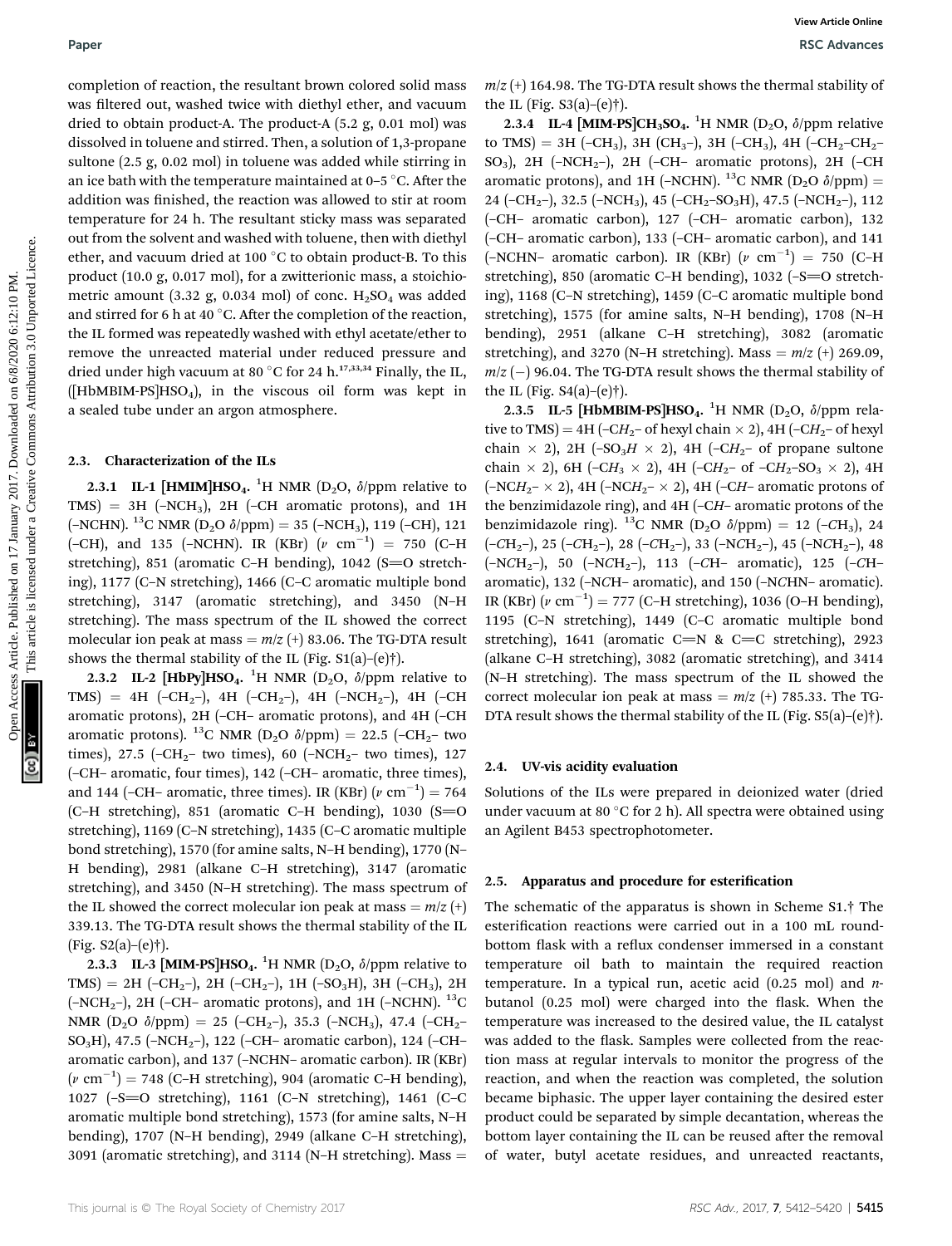including acetic acid and  $n$ -butanol, via rotary evaporation and subsequent drying under vacuum for 24 h.

The upper layer was analyzed by GC using  $N_2$  as the carrier gas in an HP 6890 GC analyzer (Agilent) equipped with an FID detector and a capillary column HP-5 (50 m  $\times$  0.32 mm  $\times$  0.25 mm). The temperature of the inlet and the detector was kept at 200 °C. The results obtained via GC were also confirmed from the independent titrations using the standard sodium hydroxide  $(0.25 \text{ mol L}^{-1} \text{ NaOH})$  solution. The reliability of the titration method was confirmed via the analysis of the standard samples containing n-butyl acetate to ensure that the hydrolysis of esters does not take place during the course of titration. The analytical uncertainty of GC was less than 2%, which is well within the acceptable limits.

### 3. Results and discussion

All these ILs were obtained in high yields of >97%. These dissolve well in polar solvents, such as water, methanol, ethanol, DMF, and DMSO, whereas are insoluble in weakly polar solvents, such as ether, toluene, hexane, ethyl acetate, cyclohexane, tetrahydrofuran, and 1,4-dioxane.

#### 3.1. Determination of the  $H_0$  values of BAILs

The measurement of the acidic scale of these Brönsted acidic ILs was conducted using an Agilent 8453 UV-vis spectrophotometer with a basic indicator, according to the previously reported studies.<sup>35,36</sup> With the increase of the acidic scale of the acidic ILs, the absorbance of the unprotonated form of the basic indicator decreased, whereas the protonated form of the indicator could not be observed because of its small molar absorptivity and location; hence, the  $\text{[I]/\text{[IH}}^+ \text{]}$  (I represents indicator) ratio could be calculated from the maximum absorbance value according to the Lambert–Beer law. The differences in the absorbance after the addition of Brönsted acidic ILs were determined, and then the Hammett function,  $H_0$ , was calculated using eqn (1). This value could be regarded as the relative acidity of the ILs;

$$
H_0 = pK(I)_{aq} + log([I]/[IH^+])
$$
 (1)

With the same concentration of 4-nitroaniline (10 mg  $L^{-1}$ ,  $pK(I)_{aq} = 0.99$ ) and ILs (5 mmol L<sup>-1</sup>) in deionized water, we determined the  $H_0$  values of the Brönsted acidic ILs. The maximum absorbance of the unprotonated form of the indicator was observed at 378 nm in water. When an acidic IL was added, the absorbance of the unprotonated form of the indicator decreased. As shown in Fig. 1, the absorbance of the unprotonated form of the indicator on the acidic ILs decreased as follows: IL-5 > IL-4 > IL-3 > IL-2 > IL-1. The results are presented in Table 1. A lower  $H_0$  value indicates a stronger acidity of the IL. Due to the presence of two  $-SO<sub>3</sub>H$  groups and two  $\mathrm{HSO_4}^-$  groups, IL-5 becomes the most acidic, whereas since IL-1 contains only one  $\mathrm{HSO_4}^-$  group and no  $\mathrm{SO_3H}$  group, it is the least acidic catalyst. The higher the acidity of the catalyst, the higher the electrophilic character of the C atom of the –COOH group, and the better the esterification reaction. Hence, IL-5 showed the best catalytic performance.



Fig. 1 UV-vis absorbance spectra of 4-nitroaniline with and without the addition of BAILs (5 mmol  $L^{-1}$ ) in water.

Ultimately, we obtained the acidity order of the ILs with the following  $H_0$  values (Table 1): IL-5 (0.98) > IL-4 (1.53) > IL-3 (1.54)  $>$  IL-2 (1.57)  $>$  IL-1 (1.92), suggesting that the Brönsted acidity of IL-5 was the relatively strongest amongst the ILs used in this study. The acidity of the ILs depends on the characteristics of both cation and anion. When the cationic part of the ILs was same, the acidity of the ILs significantly depended on the anionic part. In this study, we described the results of our investigation to identify the novel and more efficient IL catalyst systems for the esterification of selective acetic acid and  $n$ -butanol to produce an ester. In our study, we focused on the BAILs with no  $-SO<sub>3</sub>H$ , single  $-SO<sub>3</sub>H$ , and double  $-SO<sub>3</sub>H$  groups attached to the cation and hydrogen and/or methyl sulphate anions. This class of taskspecific ILs (TSIL) was introduced by Cole  $et$   $al.^{17}$  and has already been tested in several synthetic applications.<sup>17,37-40</sup> **Example on 17** Solvences Article control on 17 Accele control on 17 Accele control on 17 Accele control on 17 Accele control on 17 Accele control on 17 Accele control on 17 Accele control on 17 Accele control of the meth

> An IL is generally prepared to full acidic strength by mixing equimolar parts of the appropriate cations with anions. It is obvious that the Brönsted acidity of the ILs depends on the nature of the cations, anions, and attached alkyl functional groups. Soni et al.<sup>41</sup> reported the relationship between the structures of the IL and acidity. A similar phenomenon could be applied in the ILs studied herein. The absorbance trend observed for the ILs is: IL-5 > IL-4 > IL-3 > IL-2 > IL-1. IL-5 bearing two sulfonic acid groups on the cation has the strongest acidity, whereas IL-4 and IL-3 have the next strongest acidities than that of those bearing no such groups, suggesting the signicant effect of the alkyl sulfonic acid group on the acidity of the IL. On the other hand, IL-2 and IL-1 have the least acidity compared to that of the other ILs and this is because of the dual acid character as the presence of a proton on nitrogen has a significant effect on the acidity along with the  $HSO_4^-$  anion (Scheme 2).

#### 3.2. The assessment of the catalytic performance

All these synthesized ILs were employed as catalysts for the esterification reaction of *n*-butanol with acetic acid. The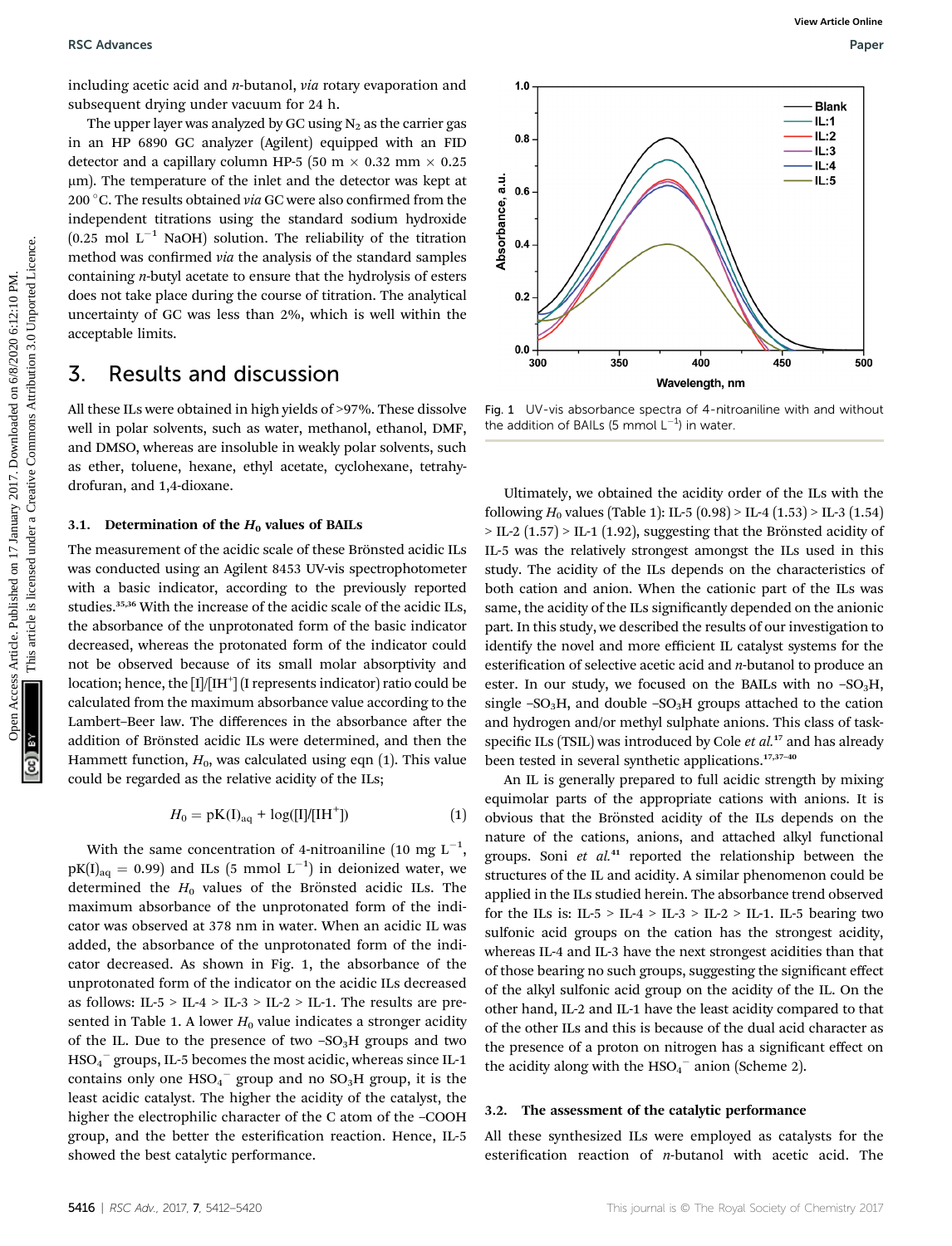Table 1 Calculation and comparison of the  $H_0$  values of BAILs in water at 30 °C using a 4-nitroaniline indicator. (ILs concentration: 5 mmol  $\mathsf{L}^{-1}\mathsf{)}$ 

| Entry          | ILs      | $A_{\rm max}$ | $\left[1\right]\left(\% \right)$ | $[IH^{\dagger}](\%)]$ | $H_0$ |
|----------------|----------|---------------|----------------------------------|-----------------------|-------|
| 1              | No IL    | 0.805         | 100.0                            | 0                     |       |
| $\overline{2}$ | $IL-1$   | 0.720         | 89.44                            | 10.45                 | 1.92  |
| 3              | $IL-2$   | 0.640         | 79.50                            | 20.50                 | 1.57  |
| $\overline{4}$ | $IL-3$   | 0.630         | 78.27                            | 21.73                 | 1.54  |
| 5              | $II - 4$ | 0.625         | 77.63                            | 22.37                 | 1.53  |
| 6              | IL-5     | 0.401         | 49.81                            | 50.19                 | 0.98  |

representative esterification reaction catalyzed by ILs is outlined in Scheme 3. IL-5 was found to be the most active for the esterification reaction. For all these reactions, high conversion was obtained under the specified experimental conditions. It is well known that esterification is a reversible reaction and to complete the reaction, the water formed during the reaction must be simultaneously removed. Herein, water produced in the reaction slightly affects the acidity of the catalyst. Therefore, the change in the activation energy due to this factor is very low and almost negligible. An outstanding feature of these synthesized ILs is that they exhibit excellent solubility in water, but are hardly miscible with esters; therefore, water formed during the reaction can easily enter into the IL phase from the produced ester. This induces a spontaneous phase separation, which may drive the reaction towards completion.<sup>33</sup>

The esterification of acetic acid with  $n$ -butanol in the presence of various ILs as catalysts was performed for testing the reaction kinetics at 80 $\degree$ C, with an equal molar ratio of acid to alcohol and catalyst loading of 25% w/w (based on the mass of acetic acid). It is shown in Fig. 2 that IL catalysts exhibit different catalytic activities. Slight improvements in the conversion can be considered due to the length of the alkyl chain, such as with propyl, where a slightly higher conversion can be achieved as compared to butyl,<sup>17</sup> which is also supported by Ahmad et al.,<sup>42</sup> whereas acidity played the major role in the catalytic performance during the esterification reaction. Eventually, the conversion is according to the acidity, which can be measured by Hammett acidity. In a comparison of Hammett acidity values of ILs, it can be observed that two –SO<sub>3</sub>H groups have a higher  $H_0$  value (0.98) than that of one  $-SO<sub>3</sub>H$  (1.54) functional group.

From the acidity order of these ILs ranked by  $H_0$  value (see Table 1), it is obvious that acidity has a great influence on the catalytic performance during the esterification reaction. ILs having stronger acidity demonstrated higher catalytic activities. From Fig. 2, the conversion of acetic acid is highest in the case of IL-5 catalyzed reaction as compared to that of those catalyzed by other ILs. IL-5 shows more efficient catalytic performance than that of the remaining ILs because of the stronger acidity of the double  $-SO<sub>3</sub>H$  functional group with a hydrogen sulfate anion relative to the single  $HSO_4^-$  anion or single  $-SO_3H$  functional group. The IL-3 and IL-4 containing a propyl sulfonic acid can improve its Brönsted acidity in comparison to IL-1 and IL-2. However, in the case of IL-5, it has two propyl sulfonic acid groups with the  $\mathrm{HSO_4}^-$  anion; therefore, it can further improve acidity, and as a result, it has super strong acidity. This very strong



Fig. 2 Conversion of acetic acid into an ester with  $n$ -butanol as a function of reaction time using various ILs at 80 °C; (a) IL-1, (a) IL-2, (a) IL-3, (a) IL-4, and (a) IL-5.

acidity enables the IL-5 to have the highest catalytic activity, and this is in accordance with the general phenomena of acid catalysis for esterification.

3.2.1 Influence of temperature on the conversion of acetic acid. As discussed in earlier sections, time has an influence on the conversion of acetic acid in the presence of all ILs. In the case of IL-5, from 90 min onwards, it shows no marginal difference in the conversion. Therefore, we chose the 90 min as the optimal time to check the effect of temperature on the conversion using IL-5. Fig. 3 showed that temperature also has a great effect on the conversion of acetic acid. As we increase the temperature, the % conversion of acetic acid increases.

A vital advantage of BAILs as esterification catalysts is that after the completion of reaction, when cooled down to room



Fig. 3 Conversion of acetic acid into an ester with  $n$ -butanol as a function of reaction temperature using IL-5 at 90 min reaction time.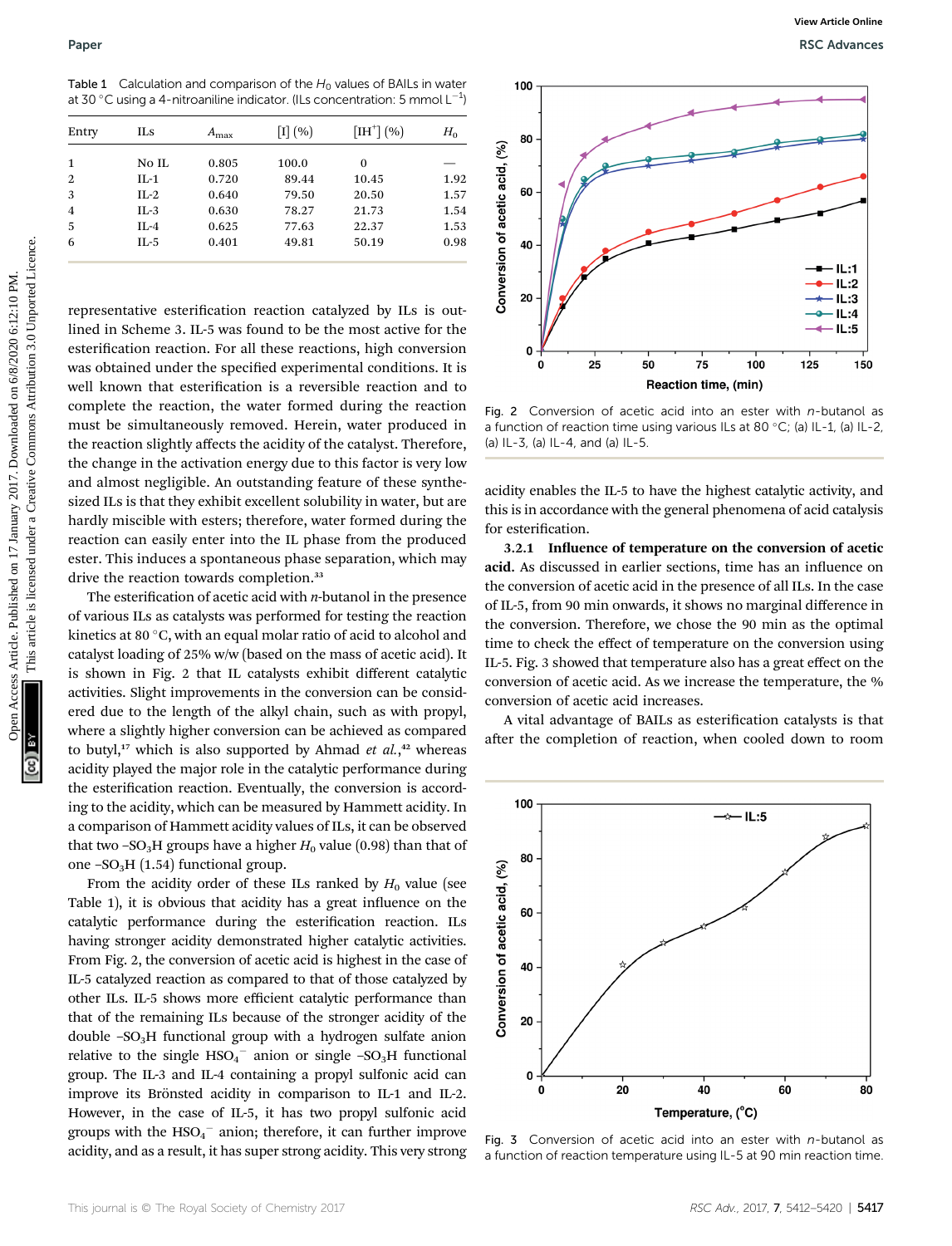| ILs                            |                                                           | Catalyst loading (%) | Temp. (°C)          | Time (h)                             | Conv. $(\% )$ | Phase Sep.                                                                                                                                                                                                                                                                                                                | Ref.      |
|--------------------------------|-----------------------------------------------------------|----------------------|---------------------|--------------------------------------|---------------|---------------------------------------------------------------------------------------------------------------------------------------------------------------------------------------------------------------------------------------------------------------------------------------------------------------------------|-----------|
|                                | $Hnmp+ HSO4-$                                             | 0.5                  | 80                  | 2                                    | 67            | Y                                                                                                                                                                                                                                                                                                                         | 43        |
|                                | $Hnmp+ MeSO3$                                             | 25                   | RT                  | 4                                    | 95            | Y                                                                                                                                                                                                                                                                                                                         | 44        |
|                                | H-caprolactam <sup>+</sup> MeSO <sub>3</sub> <sup>-</sup> | 20                   | 30                  | 4                                    | 95            | Y                                                                                                                                                                                                                                                                                                                         | 45        |
|                                | $H$ -pyridine <sup>+</sup> $HSO4$ <sup>-</sup>            | 25                   | 85                  | 2                                    | 71            | Y                                                                                                                                                                                                                                                                                                                         | 32        |
|                                | $Hmim+ HSO4-$                                             | 25                   | 85                  | 2                                    | 55            | Y                                                                                                                                                                                                                                                                                                                         | 31        |
|                                | $Et3NH+HSO4-$                                             | 25                   | 85                  | 2                                    | 50            | Y                                                                                                                                                                                                                                                                                                                         | 31        |
| $IL-1$                         |                                                           | 25                   | 80                  | 1.5                                  | 46            | Y                                                                                                                                                                                                                                                                                                                         | This work |
| $IL-2$                         |                                                           | 25                   | 80                  | 1.5                                  | 52.3          | Y                                                                                                                                                                                                                                                                                                                         | This work |
| $IL-3$                         |                                                           | 25                   | 80                  | 1.5                                  | 73.9          | Y                                                                                                                                                                                                                                                                                                                         | This work |
| $IL-4$                         |                                                           | 25                   | 80                  | 1.5                                  | 75            | Y                                                                                                                                                                                                                                                                                                                         | This work |
| $IL-5$                         |                                                           | 25                   | 80                  | 1.5                                  | 93.2          | $\mathbf Y$                                                                                                                                                                                                                                                                                                               | This work |
|                                | 100                                                       |                      |                     |                                      |               | temperature, an organic phase consisting of the ester (butyl<br>acetate) product is often found to be separated from the IL                                                                                                                                                                                               |           |
|                                | 80<br>60                                                  |                      | *— IL:5             | of this phase separation (Fig. S6†). |               | phase (Table 2). However, water removed from the reaction and<br>the remaining reactants persist in the IL phase and the ester<br>product can be isolated as a pure component. High conversion<br>under usual equilibrium limited conditions is possible because<br>Although high yields have been achieved with the BAIL |           |
|                                | 40                                                        |                      |                     | recyclable (Fig. 4).                 |               | catalysts, a lower esterification yield is equally common (Table<br>2). As a result, the catalytic reaction medium is potentially                                                                                                                                                                                         |           |
| Conversion of acetic acid, (%) | 20                                                        |                      |                     |                                      |               | The advantage of mild reaction conditions helps to justify<br>the method on the grounds of green chemistry. However, not all<br>the reactions can be performed at room temperature. To reduce<br>the high catalyst loadings that are usually applied, an elevated                                                         |           |
|                                | 0<br>$\overline{\mathbf{2}}$<br>0<br>1                    | 5<br>6<br>3<br>4     | $\overline{7}$<br>8 | temperature is required.             |               |                                                                                                                                                                                                                                                                                                                           |           |





Fig. 4 Reusability study of IL-5 for the conversion of acetic acid in ester with n-butanol at 80  $^{\circ}$ C reaction temperature and 90 min reaction time.

#### 3.3. Activation energy calculation for IL-5

For a general reaction,  $A + B \rightarrow C + D$ , where A = acetic acid and  $B = n$ -butanol, it can be written (assuming a first order reaction and ideal system) that



Fig. 5 Plot for the kinetic study of IL-5 at three different temperatures (50 °C, 65 °C, and 80 °C) in the time span ranging from 0 to 150 min.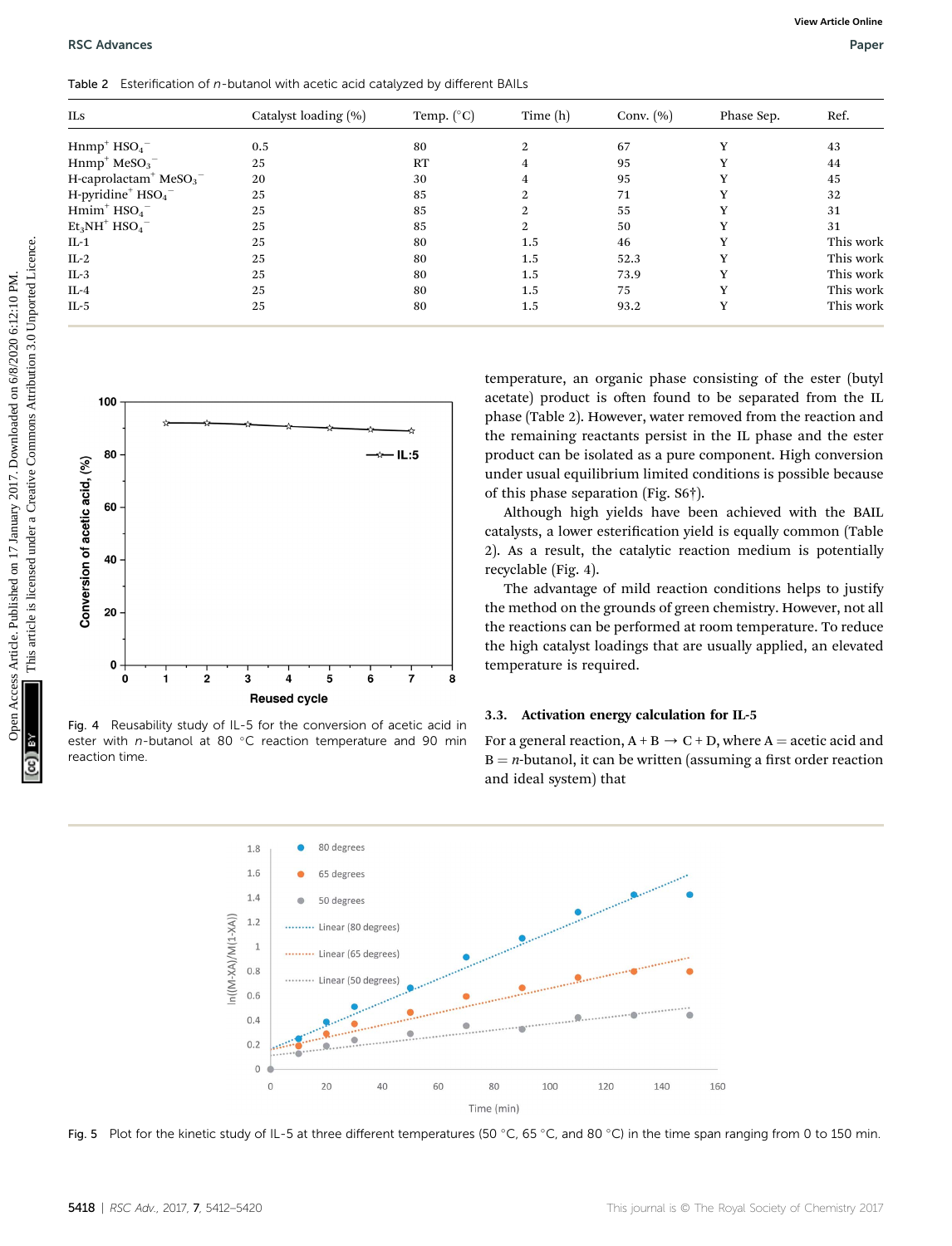



$$
\ln \frac{M - X_{\rm A}}{M(1 - X_{\rm A})} = C_{\rm A0}(M - 1)kt
$$

where

 $M = \frac{C_{B0}}{C_{A0}}$  = initial molar ratio of *n*-butanol and acetic acid,  $X_A$  = conversion of acetic acid at any particular time t and

temperature,  $k =$  reaction rate constant (lit mol<sup>-1</sup> min<sup>-1</sup>). The kinetics of this particular system have been investigated by plotting  $\ln \frac{M - X_A}{M(1 - X_A)}$  with respect to time (t) and the plot showed a linear trend (Fig. 5), which also proved that the assumption of a first order reaction was quite accurate. From this equation, it was clear that the slope of this straight line would be  $C_{A0}(M-1)k^{46,47}$  As both the initial concentration and ratio of the initial concentrations were known, the reaction rate constant  $k$  was easily calculated. The same experiments were conducted at three different temperatures, such as 80  $\degree$ C, 65  $\degree$ C, and 50 °C. The Arrhenius equation is  $k = Ae^{-\frac{E}{RT}}$ . Therefore, plotting ln  $k$  with respect to  $1/T$  shows a linear curve, the slope of which is  $\left(-\frac{E}{R}\right)$  and the activation energy was calculated from the slope (Fig. 6).<sup>48</sup> Intuitively, from the conversion rate of acetic acid, it is expected that IL-5 should have the lowest activation energy as the conversion rate is highest for this case.

Thus, the activation energy was calculated for IL-5 and was found to be approximately 35 kJ mol $^{-1}$ ; this activation energy value is quite lower than that of the other reported IL catalysts.<sup>49</sup> Hence, it shows higher activity.

### 4. Conclusions

In summary, BAIL catalysts were synthesized in high yields of >97%. The catalysts are simple to produce, require only mild reaction conditions, are recyclable, and efficient in the catalysis of the esterification of acetic acid with *n*-butanol. The conversion of acetic acid can be effectively improved with the increase of reaction temperature or catalyst loading in the presence of ILs; however, it would not be operational after reaching a certain point due to the limitation of the equilibrium of the chemical reaction. Higher conversion can be achieved by changing the acidity of the IL catalyst. The initial reaction rate is also found to linearly increase with the catalyst loading. Based on this observation, we concluded that the BAILs have potential to be used as catalysts for acid-promoted organic reactions, and some studies have already been reported on these ILs except for IL-5. Hence, it is anticipated that IL-5, which has the special feature of a double  $-SO<sub>3</sub>H$  functional group, could be employed for significant studies to explore its further scope as an IL catalyst.

### Authors contribution

All authors equally contributed to this work.

### Conflict of interest

The authors declare that there is no conflict of interest regarding this publication.

### Acknowledgements

Dr RLV is grateful to Prof. S. S. Soni for his fruitful guidance in the synthesis and applications of ionic liquids.

### References

- 1 R. C. Larock, Comprehensive Organic Transformations, John Wiley and Sons, Inc., New York, 1999.
- 2 D. C. Forbes and K. J. Weaver, J. Mol. Catal. A: Chem., 2004, 214, 129.
- 3 M. J. Earle and K. R. Seddon, Pure Appl. Chem., 2000, 72, 1391.
- 4 R. D. Rogers and K. R. Seddon, Science, 2003, 302, 792.
- 5 R. L. Vekariya, D. Ray, V. K. Aswal, P. A. Hassan and S. S. Soni, Colloids Surf., A, 2014, 462, 153.